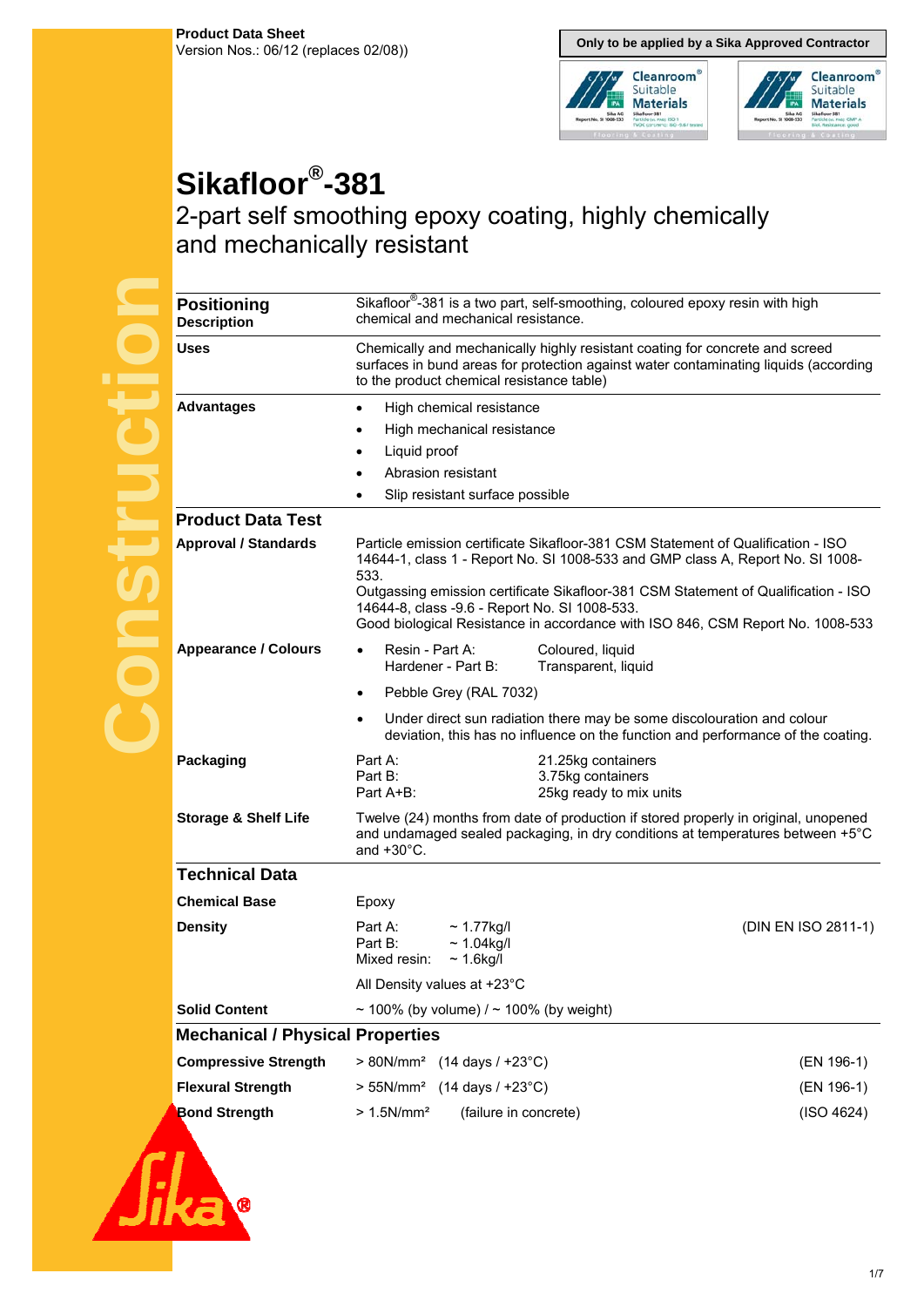| <b>Shore D Hardness</b>                                                      | 82                                                                                                    | $(7 \text{ days} / +23^{\circ} \text{C})$ |  | (DIN 53 505)                                                                                                                                                                                                                |
|------------------------------------------------------------------------------|-------------------------------------------------------------------------------------------------------|-------------------------------------------|--|-----------------------------------------------------------------------------------------------------------------------------------------------------------------------------------------------------------------------------|
| <b>Abrasion Resistance</b>                                                   |                                                                                                       | 40mg (CS 10/1000/1000) (8 days / +23°C)   |  | (DIN 53 109) (Taber Abrader Test))                                                                                                                                                                                          |
| <b>Resistance</b><br><b>Chemical Resistance</b><br><b>Thermal Resistance</b> | Resistant to many chemicals. Please ask for a detailed chemical resistance table.                     |                                           |  |                                                                                                                                                                                                                             |
|                                                                              | Exposure*                                                                                             |                                           |  | Dry heat                                                                                                                                                                                                                    |
|                                                                              | Permanent                                                                                             |                                           |  | $+50^{\circ}$ C                                                                                                                                                                                                             |
|                                                                              | Short-term max, 7 d                                                                                   |                                           |  | $+80^{\circ}$ C                                                                                                                                                                                                             |
|                                                                              | Short-term max, 12 h                                                                                  |                                           |  | $+100^{\circ}$ C                                                                                                                                                                                                            |
|                                                                              |                                                                                                       | (i.e. during steam cleaning etc.)         |  | Short-term moist/wet heat* up to $+80^{\circ}$ C where exposure is only occasional                                                                                                                                          |
|                                                                              | *No simultaneous chemical and mechanical exposure.                                                    |                                           |  |                                                                                                                                                                                                                             |
| <b>USGBC</b>                                                                 | Sikafloor®-381 Thixo conforms to the requirements of LEED                                             |                                           |  |                                                                                                                                                                                                                             |
| <b>LEED Rating</b>                                                           | EQ Credit 4.2: Low-Emitting Materials: Paints & Coatings<br>SCAQMD Method 304-91 VOC Content < 100g/l |                                           |  |                                                                                                                                                                                                                             |
| <b>System Information</b>                                                    |                                                                                                       |                                           |  |                                                                                                                                                                                                                             |
| <b>System Structure</b>                                                      | Primer:<br>Wearing course:                                                                            | Self-smoothing system (horizontal areas): |  | 1 x Sikafloor <sup>®</sup> -156   Sikafloor <sup>®</sup> -161<br>1 x Sikafloor <sup>®</sup> -381 filled with quartz sand                                                                                                    |
|                                                                              | Wearing course:                                                                                       | Smooth wearing course (vertical areas):   |  | Smooth wearing course: 1 x Sikafloor®-156   Sikafloor®-161<br>2 x Sikafloor®-381 + Extender T                                                                                                                               |
|                                                                              | Primer:<br>Wearing course:<br>Seal coat:                                                              | Broadcast system with slip resistance:    |  | 1 x Sikafloor <sup>®</sup> -156   Sikafloor <sup>®</sup> -161<br>1 x Sikafloor <sup>®</sup> -381 broadcast to excess with<br>silicon carbide or Sika Aggregate 500, 501, 505, 508<br>1 x Sikafloor®-381 + 5 wt.-% Thinner C |

## **Application Details**

### **Consumption / Dosage**

| Coating System                              | Product                                                                         | Consumption                                                                                                                                  |  |  |
|---------------------------------------------|---------------------------------------------------------------------------------|----------------------------------------------------------------------------------------------------------------------------------------------|--|--|
| Primer                                      | Sikafloor <sup>®</sup> -156  <br>Sikafloor <sup>®</sup> -161                    | $0.3 - 0.5$ kg/m <sup>2</sup>                                                                                                                |  |  |
| Levelling (optional)                        | Sikafloor <sup>®</sup> -156  <br>Sikafloor®-161 mortar                          | Refer to PDS of Sikafloor®-156  <br>Sikafloor®-161                                                                                           |  |  |
| Wearing course                              | Sikafloor <sup>®</sup> -381 filled                                              | 1.8kg/ $m^2$ /mm<br>Binder + quartz sand                                                                                                     |  |  |
| horizontal areas<br>$(1.8 - 2.8$ mm $)$     | with Sika Aggregate<br>508                                                      | 10 - 15°C: without filling<br>15 - 20°C: 1 : 0.1 pbw (1.65 + 0.15kg/m <sup>2</sup> )<br>20 - 30°C: 1 : 0.2 pbw (1.5 + 0.3kg/m <sup>2</sup> ) |  |  |
| Wearing course<br>vertical areas            | Sikafloor <sup>®</sup> -381<br>$+2.5 - 4$ wt $-$ %                              | $2 \times 1.25$ kg/m <sup>2</sup>                                                                                                            |  |  |
| (Film thickness $\sim$ 1.5mm)               | Extender T                                                                      |                                                                                                                                              |  |  |
| Wearing course with slip                    | Sikafloor <sup>®</sup> -381.<br>broadcast to excess                             | 1.6kg/m <sup>2</sup> Binder without filling                                                                                                  |  |  |
| resistance<br>(Film thickness $\sim$ 2.5mm) | with silicon carbide<br>0.5 - 1.0 mm or Sika<br>Aggregate 500, 501,<br>505, 508 | Silicon Carbide 0.5 - 1.0mm or<br>Sika Aggregate 500, 501, 505, 508<br>$(5-6kg/m2)$                                                          |  |  |
| Seal coat<br>(on broadcast areas only)      | Sikafloor <sup>®</sup> -381<br>+ 5 wt -% Thinner C                              | $0.75 - 0.85$ kg/m <sup>2</sup>                                                                                                              |  |  |



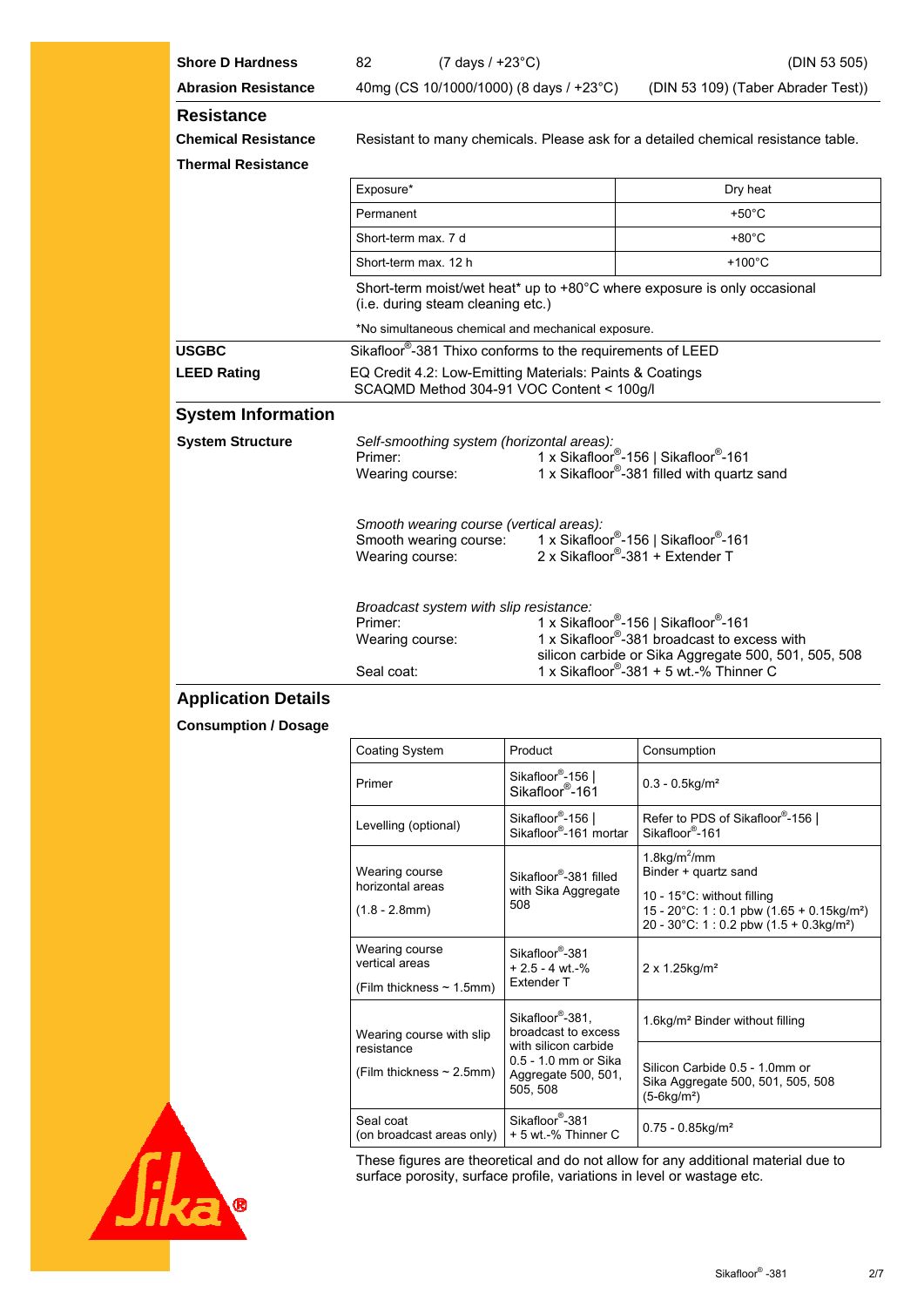| <b>Substrate Quality</b>                    | The concrete substrate must be sound and of sufficient compressive strength<br>$\bullet$<br>(minimum 25N/mm <sup>2</sup> ) with a minimum pull off strength of 1.5N/mm <sup>2</sup> .                                    |  |  |  |
|---------------------------------------------|--------------------------------------------------------------------------------------------------------------------------------------------------------------------------------------------------------------------------|--|--|--|
|                                             | The substrate must be clean, dry and free of all contaminants such as dirt, oil,<br>$\bullet$<br>grease, coatings and surface treatments, etc.                                                                           |  |  |  |
|                                             | If in doubt apply a test area first.<br>$\bullet$                                                                                                                                                                        |  |  |  |
| <b>Substrate Preparation</b>                | Concrete substrates must be prepared mechanically using abrasive blast<br>$\bullet$<br>cleaning or scarifying equipment to remove cement laitance and achieve an<br>open textured surface.                               |  |  |  |
|                                             | Weak concrete must be removed and surface defects such as blowholes and<br>$\bullet$<br>voids must be fully exposed.                                                                                                     |  |  |  |
|                                             | Repairs to the substrate, filling of blowholes/voids and surface levelling must be<br>$\bullet$<br>carried out using appropriate products from the Sikafloor®, SikaDur® and<br>SikaGard <sup>®</sup> range of materials. |  |  |  |
|                                             | The concrete or screed substrate has to be primed or levelled in order to<br>$\bullet$<br>achieve an even surface.                                                                                                       |  |  |  |
|                                             | High spots must be removed e.g. by grinding.<br>$\bullet$                                                                                                                                                                |  |  |  |
|                                             | All dust, loose and friable material must be completely removed from all<br>$\bullet$<br>surfaces before application of the product, preferably by brush and/or vacuum.                                                  |  |  |  |
| <b>Application Conditions / Limitations</b> |                                                                                                                                                                                                                          |  |  |  |
| <b>Substrate Temperature</b>                | +10 $^{\circ}$ C min. / +30 $^{\circ}$ C max.                                                                                                                                                                            |  |  |  |
| <b>Ambient Temperature</b>                  | +10 $^{\circ}$ C min. / +30 $^{\circ}$ C max.                                                                                                                                                                            |  |  |  |
| <b>Substrate Moisture</b>                   | < 4% pbw moisture content.                                                                                                                                                                                               |  |  |  |
| <b>Content</b>                              | Test method: Sika®-Tramex meter, CM - measurement or Oven-dry-method.                                                                                                                                                    |  |  |  |
|                                             | No rising moisture according to ASTM (Polyethylene-sheet).                                                                                                                                                               |  |  |  |
| <b>Relative Air Humidity</b>                | 80% r.h. max.                                                                                                                                                                                                            |  |  |  |
| <b>Dew Point</b>                            | Beware of condensation!                                                                                                                                                                                                  |  |  |  |
|                                             | The substrate and uncured floor must be at least $3^{\circ}$ C above dew point to reduce the<br>risk of condensation or blooming on the floor finish.                                                                    |  |  |  |
|                                             | NOTE: Low temperatures and high humidity conditions increase the probability of<br>blooming.                                                                                                                             |  |  |  |
| <b>Application Instructions</b>             |                                                                                                                                                                                                                          |  |  |  |
| <b>Mixing</b>                               | Part A : part B = $85:15$ (by weight)                                                                                                                                                                                    |  |  |  |
| <b>Mixing Time</b>                          | Prior to mixing, stir part A mechanically. When all of part B has been added to<br>part A, mix continuously for 2 minutes until a uniform mix has been achieved.                                                         |  |  |  |
|                                             | When parts A and B have been mixed, add the Sika® Aggregate 508 and mix<br>$\bullet$<br>for a further 2 minutes until a uniform mix has been achieved.                                                                   |  |  |  |
|                                             | To ensure thorough mixing pour materials into another container and mix again<br>$\bullet$<br>to achieve a consistent mix.                                                                                               |  |  |  |
|                                             | Over mixing must be avoided to minimise air entrainment.                                                                                                                                                                 |  |  |  |
| <b>Mixing Tools</b>                         | Sikafloor <sup>®</sup> -381 must be thoroughly mixed using a low speed electric stirrer<br>(300 - 400rpm) or other suitable equipment.                                                                                   |  |  |  |
|                                             |                                                                                                                                                                                                                          |  |  |  |

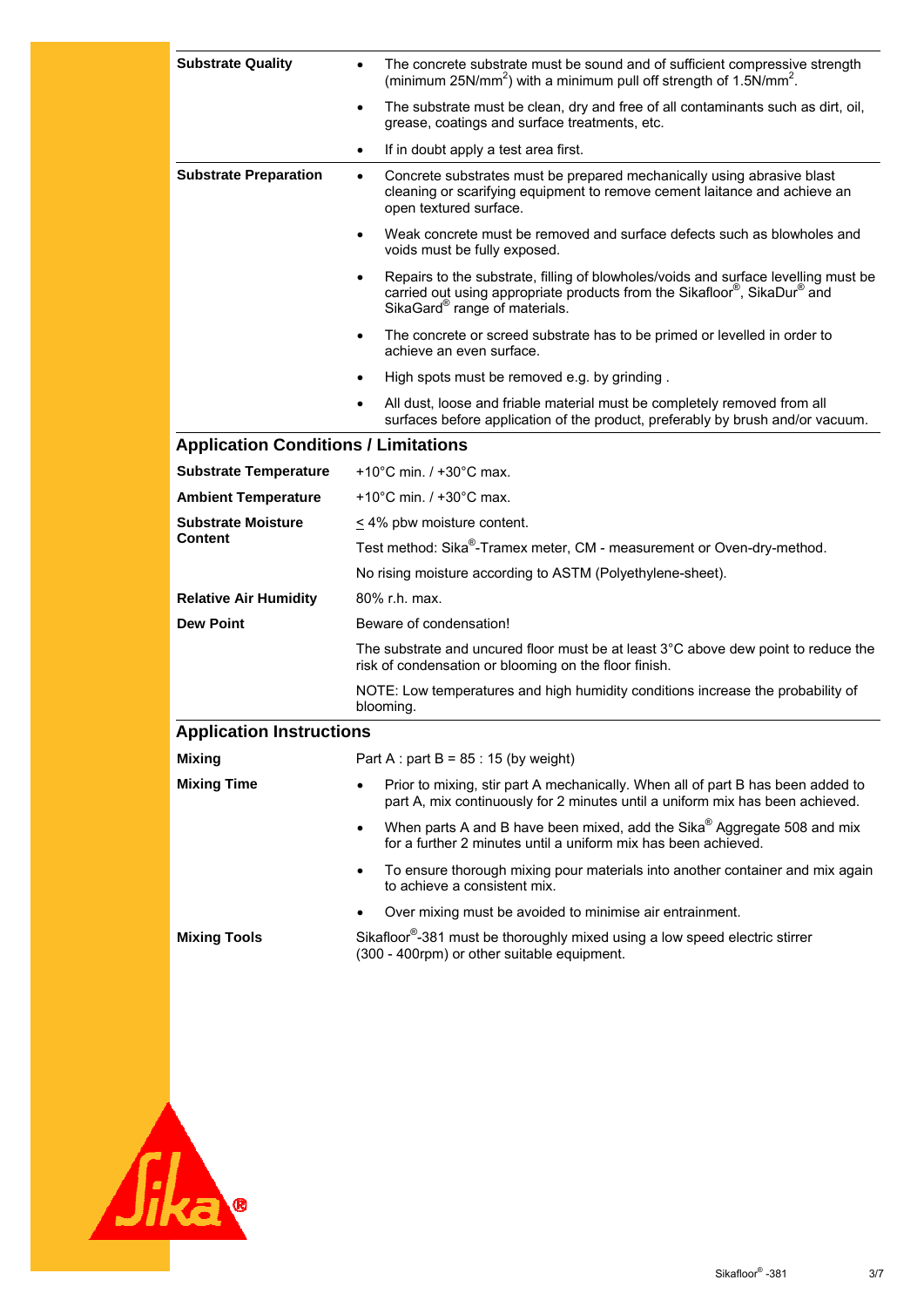| <b>Application Method /</b><br><b>Tools</b> | Prior to application, confirm substrate moisture content, relative humidity and<br>dew point.                                                                                                                                                                                                                                                                                                                                                                   |                                                                                   |  |  |
|---------------------------------------------|-----------------------------------------------------------------------------------------------------------------------------------------------------------------------------------------------------------------------------------------------------------------------------------------------------------------------------------------------------------------------------------------------------------------------------------------------------------------|-----------------------------------------------------------------------------------|--|--|
|                                             | If $> 4\%$ pbw moisture content, Sikafloor <sup>®</sup> EpoCem <sup>®</sup> should be applied as a<br>$\bullet$<br>T.M.B. (temporary moisture barrier) system.                                                                                                                                                                                                                                                                                                  |                                                                                   |  |  |
|                                             | Wearing course (horizontal areas):<br>Sikafloor <sup>®</sup> -381 is poured, spread evenly by means of a serrated trowel.                                                                                                                                                                                                                                                                                                                                       | Roll immediately in two directions with a spiked roller to ensure even thickness. |  |  |
|                                             | Wearing course (vertical areas):<br>$\bullet$<br>The first layer of Sikafloor <sup>®</sup> -381, mixed with 2.5 - 4% Extender T, has to be<br>applied by trowel. After curing, apply the second layer of Sikafloor <sup>®</sup> -381, mixed<br>with 2.5 - 4% Extender T, by trowel.                                                                                                                                                                             |                                                                                   |  |  |
|                                             | Wearing course with slip resistance:<br>Sikafloor <sup>®</sup> -381 is poured and spread evenly by means of a serrated trowel.<br>Blind the fresh layer with silicon carbide or Sika <sup>®</sup> Aggregate to excess. After<br>final drying the surplus silicon carbide / quartz sand must be swept off and the<br>surface must be vacuumed. The seal coat (Sikafloor®-381 + 5 wt.-% Thinner C)<br>has to be applied evenly by short-piled roller or squeegee. |                                                                                   |  |  |
| <b>Cleaning of Tools</b>                    | Clean all tools and application equipment with Sika Thinner C immediately after<br>use. Hardened and/or cured material can only be removed mechanically.                                                                                                                                                                                                                                                                                                        |                                                                                   |  |  |
| <b>Potlife</b>                              |                                                                                                                                                                                                                                                                                                                                                                                                                                                                 |                                                                                   |  |  |
|                                             | Temperatures                                                                                                                                                                                                                                                                                                                                                                                                                                                    | Time                                                                              |  |  |
|                                             | $\sim$ $\sim$ $\sim$                                                                                                                                                                                                                                                                                                                                                                                                                                            |                                                                                   |  |  |

| $+10^{\circ}$ C | $~\sim 60$ minutes |
|-----------------|--------------------|
| $+20^{\circ}$ C | $\sim$ 30 minutes  |
| $+30^{\circ}$ C | $\sim$ 15 minutes  |
|                 |                    |

| <b>Waiting Time /</b> |                       | Before applying Sikafloor®-381 on Sikafloor®-156 allow: |         |  |  |
|-----------------------|-----------------------|---------------------------------------------------------|---------|--|--|
| Overcoating           | Substrate temperature | Minimum                                                 | Maximum |  |  |
|                       | $+10^{\circ}$ C       | 24 hours                                                | 4 days  |  |  |
|                       | +20 $^{\circ}$ C      | 12 hours                                                | 2 days  |  |  |
|                       | $+30^{\circ}$ C       | 6 hours                                                 | 1 day   |  |  |
|                       |                       |                                                         |         |  |  |

#### Before applying Sikafloor®-381 on Sikafloor®-381 allow:

| Substrate temperature | <b>Minimum</b> | Maximum  |
|-----------------------|----------------|----------|
| $+10^{\circ}$ C       | 24 hours       | 48 hours |
| $+20^{\circ}$ C       | 18 hours       | 24 hours |
| $+30^{\circ}$ C       | 6 hours        | 12 hours |

Times are approximate and will be affected by changing ambient conditions, particularly temperature and relative humidity.

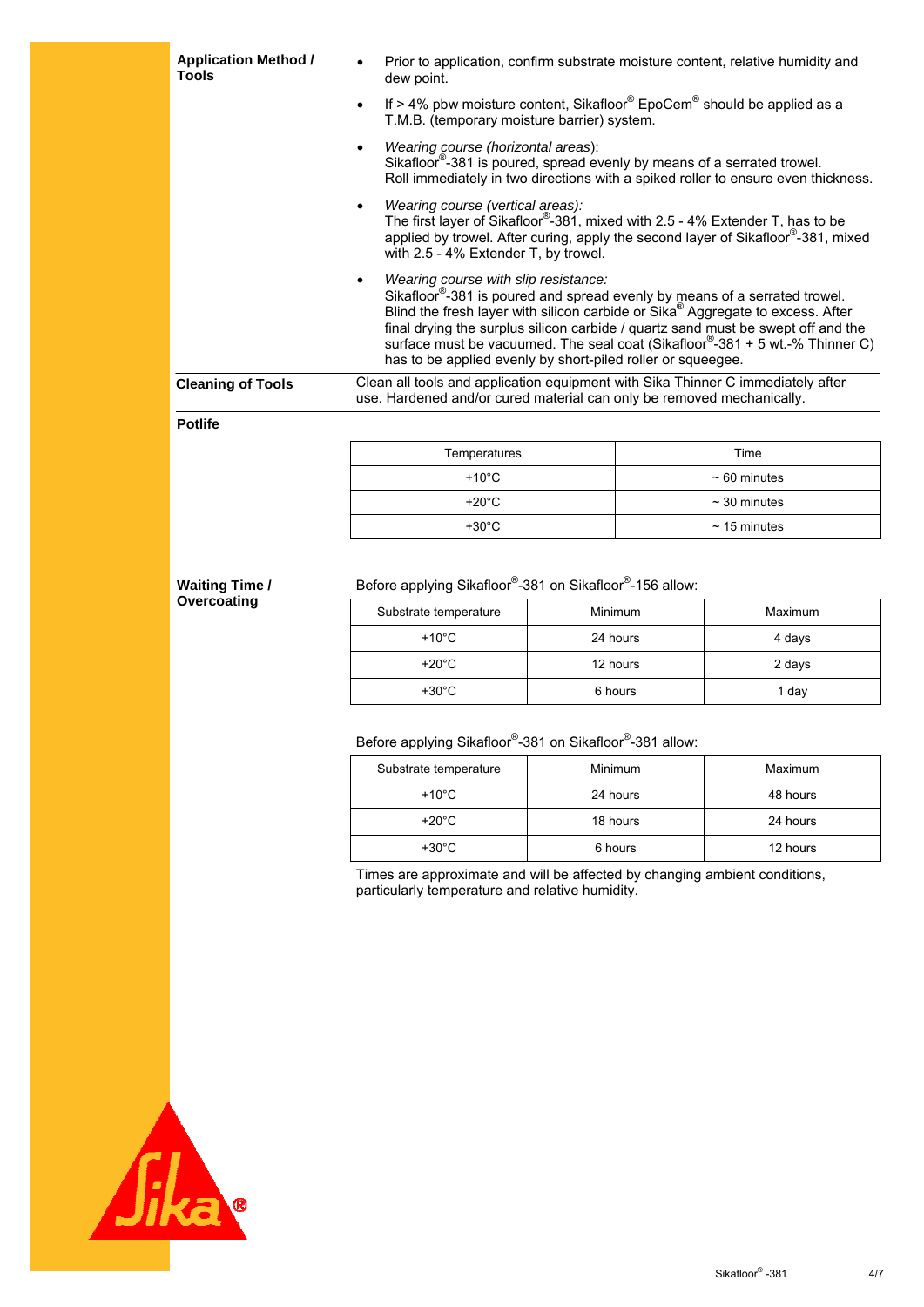| Notes on Application /                  |                                                                                                                                                                                                                                            | Do not apply Sikafloor®-381 on substrates with rising moisture.                                                                                                                                                                                                                                                                                                                                        |               |                |
|-----------------------------------------|--------------------------------------------------------------------------------------------------------------------------------------------------------------------------------------------------------------------------------------------|--------------------------------------------------------------------------------------------------------------------------------------------------------------------------------------------------------------------------------------------------------------------------------------------------------------------------------------------------------------------------------------------------------|---------------|----------------|
| <b>Limitations</b>                      | Do not blind the primer.                                                                                                                                                                                                                   |                                                                                                                                                                                                                                                                                                                                                                                                        |               |                |
|                                         | $\bullet$                                                                                                                                                                                                                                  | Freshly applied Sikafloor®-381 must be protected from damp, condensation                                                                                                                                                                                                                                                                                                                               |               |                |
|                                         | and water for at least 24 hours.                                                                                                                                                                                                           |                                                                                                                                                                                                                                                                                                                                                                                                        |               |                |
|                                         | Avoid puddles on the surface with the primer.<br>$\bullet$                                                                                                                                                                                 |                                                                                                                                                                                                                                                                                                                                                                                                        |               |                |
|                                         | Tools<br>$\bullet$<br>Recommended supplier of tools:<br>PPW-Polyplan-Werkzeuge GmbH, Phone: +49 40/5597260,<br>www.polyplan.com<br>Serrated trowel for smooth wearing layer:<br>e.g. Large-Surface Scrapper No. 565, Toothed blades No. 25 |                                                                                                                                                                                                                                                                                                                                                                                                        |               |                |
|                                         | $\bullet$                                                                                                                                                                                                                                  | The incorrect assessment and treatment of cracks may lead to a reduced<br>service life and reflective cracking.                                                                                                                                                                                                                                                                                        |               |                |
|                                         | $\bullet$                                                                                                                                                                                                                                  | For exact colour matching, ensure Sikafloor®-381 in each area is applied from<br>the same control batch numbers.                                                                                                                                                                                                                                                                                       |               |                |
|                                         | $\bullet$                                                                                                                                                                                                                                  | Under certain conditions, underfloor heating or high ambient temperatures<br>combined with high point loading, may lead to imprints in the resin.                                                                                                                                                                                                                                                      |               |                |
|                                         | $\bullet$<br>blower systems.                                                                                                                                                                                                               | If heating is required do not use gas, oil, paraffin or other fossil fuel heaters,<br>these produce large quantities of both $CO2$ and $H2O$ water vapour, which may<br>adversely affect the finish. For heating use only electric powered warm air                                                                                                                                                    |               |                |
| <b>Curing Details</b>                   |                                                                                                                                                                                                                                            |                                                                                                                                                                                                                                                                                                                                                                                                        |               |                |
| <b>Applied Product ready</b><br>for use | Temperature                                                                                                                                                                                                                                | Foot traffic                                                                                                                                                                                                                                                                                                                                                                                           | Light traffic | Full cure      |
|                                         | $+10^{\circ}$ C                                                                                                                                                                                                                            | $\sim$ 24 hours                                                                                                                                                                                                                                                                                                                                                                                        | $\sim$ 3 days | $\sim$ 10 days |
|                                         | $+20^{\circ}$ C                                                                                                                                                                                                                            | $\sim$ 18 hours                                                                                                                                                                                                                                                                                                                                                                                        | $\sim$ 2 days | $\sim$ 7 days  |
|                                         | $+30^{\circ}$ C                                                                                                                                                                                                                            | $\sim$ 12 hours                                                                                                                                                                                                                                                                                                                                                                                        | $~\sim$ 1 day | $\sim$ 5 days  |
|                                         |                                                                                                                                                                                                                                            | Note: Times are approximate and will be affected by changing ambient conditions.                                                                                                                                                                                                                                                                                                                       |               |                |
| <b>Cleaning / Maintenance</b>           |                                                                                                                                                                                                                                            |                                                                                                                                                                                                                                                                                                                                                                                                        |               |                |
| <b>Methods</b>                          | Installations" for detailed instructions.                                                                                                                                                                                                  | To maintain the appearance of the floor after application, Sikafloor®-381 must have<br>all spillages removed immediately and must be regularly cleaned using rotary brush,<br>mechanical scrubbers, scrubber dryer, high pressure washer, wash and vacuum<br>techniques etc using suitable detergents and waxes.<br>Please refer to "Cleaning & Maintenance Recommendations for Sika Floor             |               |                |
| <b>Notes</b>                            | All technical data stated in this Product Data Sheet are based on laboratory tests.<br>Actual measured data may vary due to circumstances beyond our control.                                                                              |                                                                                                                                                                                                                                                                                                                                                                                                        |               |                |
| <b>Local Restrictions</b>               | Please note that as a result of specific local regulations the performance of this<br>product may vary from country to country. Please consult the local Product Data<br>Sheet for the exact description of the application fields.        |                                                                                                                                                                                                                                                                                                                                                                                                        |               |                |
| <b>Health &amp; Safety Instructions</b> |                                                                                                                                                                                                                                            |                                                                                                                                                                                                                                                                                                                                                                                                        |               |                |
| <b>Protective Measures</b>              | work.<br>$\bullet$<br>be observed.<br>available on request.<br>$\bullet$                                                                                                                                                                   | To avoid rare allergic reactions, we recommend the use of protective gloves.<br>Change soiled work clothes and wash hands before breaks and after finishing<br>Local regulations as well as health and safety advice on packaging labels must<br>For further information refer to the Sika Material Safety Data Sheet which is<br>If in doubt always follow the directions given on the pack or label. |               |                |
| <b>Important Notes</b>                  | $\bullet$<br>responsible local authorities.<br>$\bullet$                                                                                                                                                                                   | Residues of material must be removed according to local regulations. Fully<br>cured material can be disposed of as household waste under agreement with the<br>Detailed health and safety information as well as detailed precautionary<br>measures e.g. physical, toxicological and ecological data can be obtained from                                                                              |               |                |
|                                         | the safety data sheet.                                                                                                                                                                                                                     |                                                                                                                                                                                                                                                                                                                                                                                                        |               |                |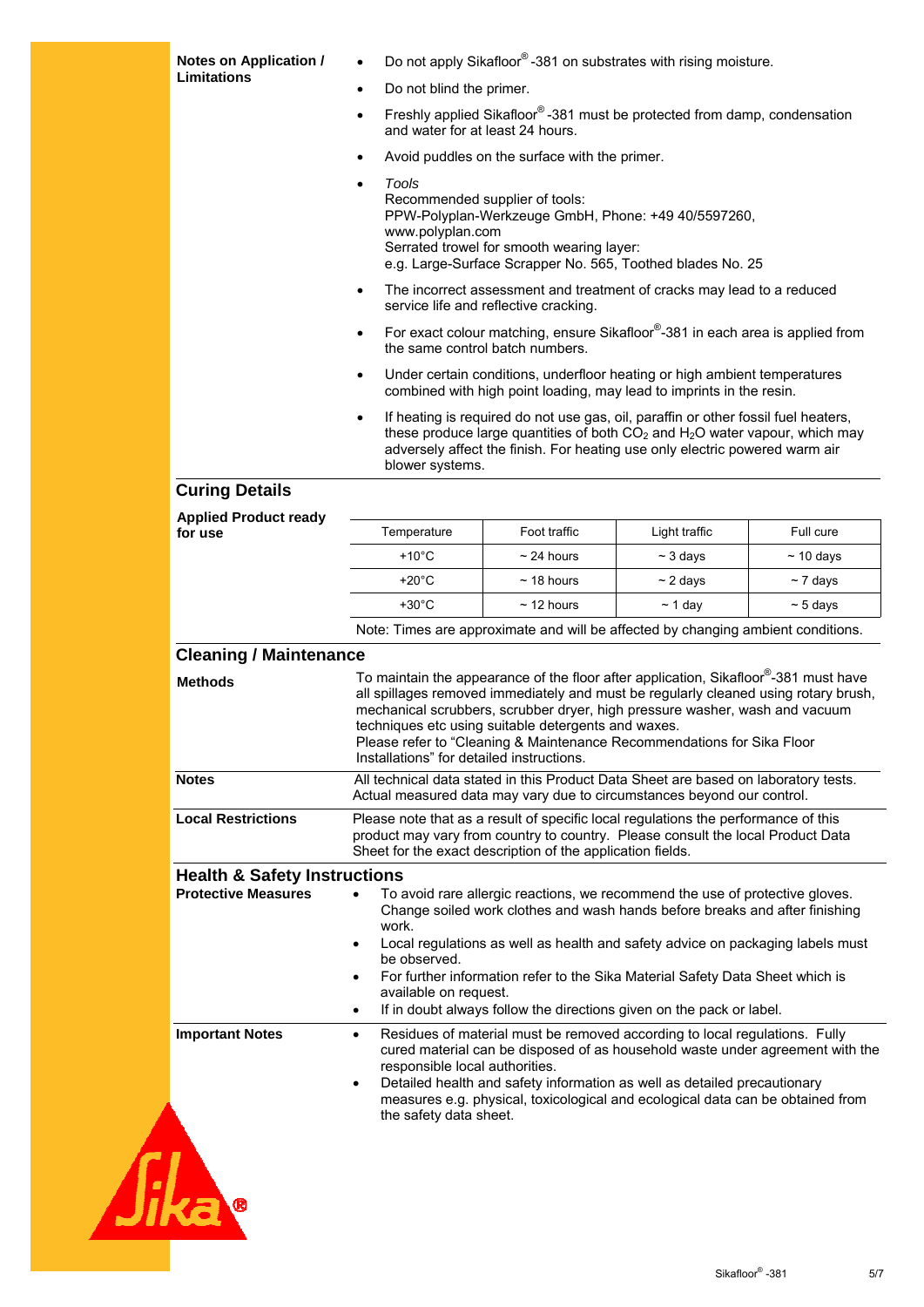#### **CE Labelling**

The harmonized European Standard EN 13 813 'Screed material and floor screeds - Screed materials - Properties and requirements' specifies requirements for screed materials for use in floor construction internally.

Structural screeds or coatings, i.e. those that contribute to the load bearing capacity of the structure, are excluded from this standard.

Resin floor systems as well as cementitious screeds fall under this specification. They have to be CE-labelled as per Annex ZA. 3, Table ZA.1.5 and 3.3 and fulfil the requirements of the given mandate of the Construction Products Directive (89/106):

| Sika (NZ) Ltd<br>85-91 Patiki Road, Avondale<br>Auckland, New Zealand                |                            |
|--------------------------------------------------------------------------------------|----------------------------|
| $04^{1}$                                                                             |                            |
| EN 13813 SR-B1,5-AR1-IR 4                                                            |                            |
| Resin screed/coating for indoors in buildings<br>(systems as per Product Data Sheet) |                            |
| Reaction to fire:                                                                    | $E_{\rm fl}$ <sup>2)</sup> |
| Release of corrosive substances<br>(Synthetic Resin Screed):                         | SR                         |
| Water permeability:                                                                  | NPD <sup>2</sup>           |
| <b>Abrasion Resistance:</b>                                                          | AR1 $4$ <sup>4)</sup>      |
| <b>Bond strength:</b>                                                                | B 1.5                      |
| Impact Resistance:                                                                   | IR <sub>4</sub>            |
| Sound insulation:                                                                    | <b>NPD</b>                 |
| Sound absorption:                                                                    | <b>NPD</b>                 |
| Thermal resistance:                                                                  | <b>NPD</b>                 |
| Chemical resistance:                                                                 | <b>NPD</b>                 |

 $1)$  Last two digits of the year in which the marking was affixed.

<sup>2)</sup> In Germany, DIN 4102 still applies. Passed class B2.

<sup>3)</sup> No performance determined.

4) Not broadcast with sand.